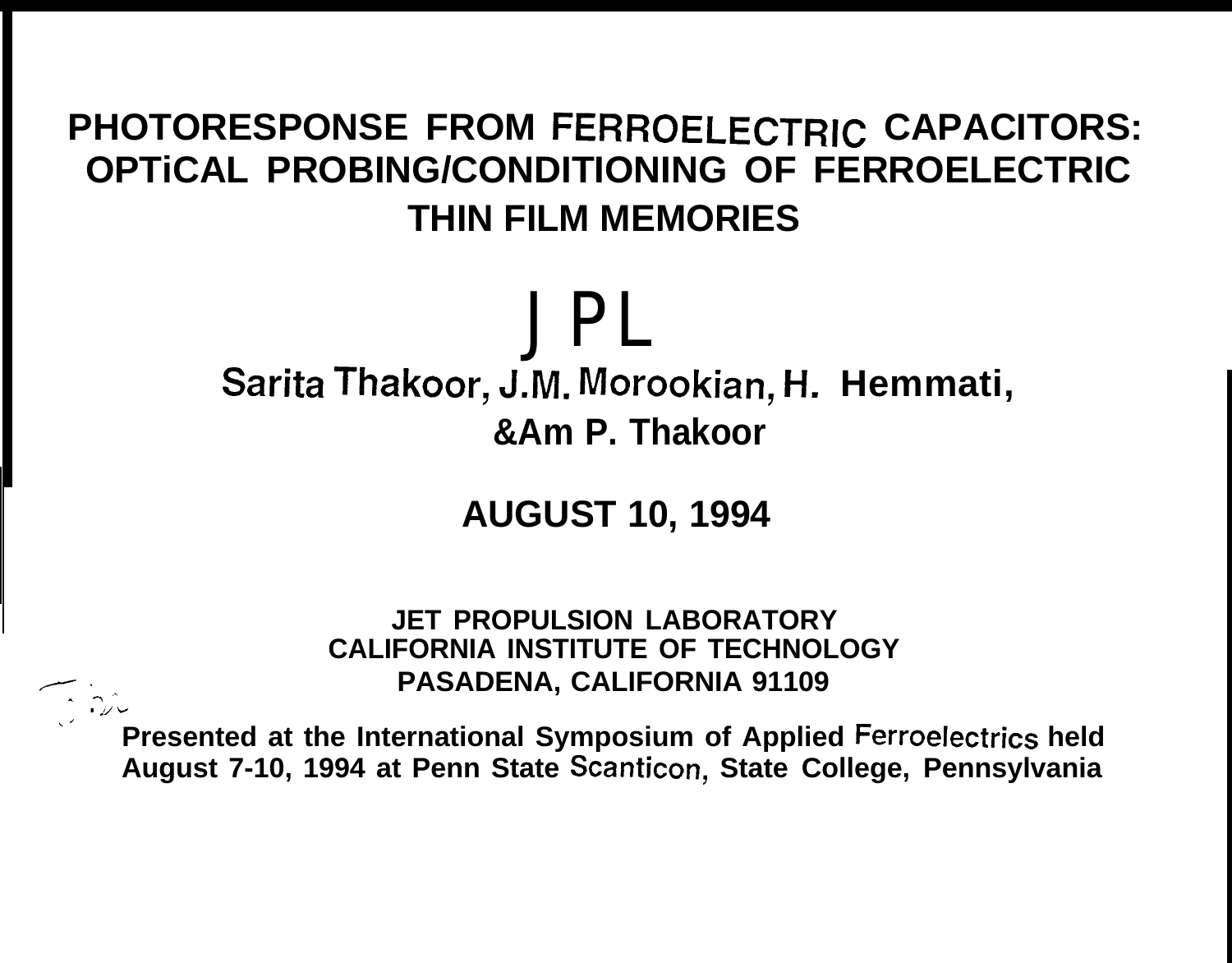## JPL **OUTLINE**

" WHAT IS PHOTORESPONSE?

**A SENSITIVE PHENOMENON THAT REFLECTS THE** "STATE OF AFFAIRS" **OF THE** FERRO-FILM/CAPACITOR

" HOW DOES ONE MEASURE IT?

**• USE OF ACCOUSTO-OPTICALLY SWITCHED PULSED** LASER FOR NOISE REDUCTION

. WHAT DOES ONE DO WITH IT?

- PROBING AND CONDITIONING OF FATIGUED SAMPLES
- " PROBING FOR "HISTORY" OF THE SAMPLES

" CONCLUSIONS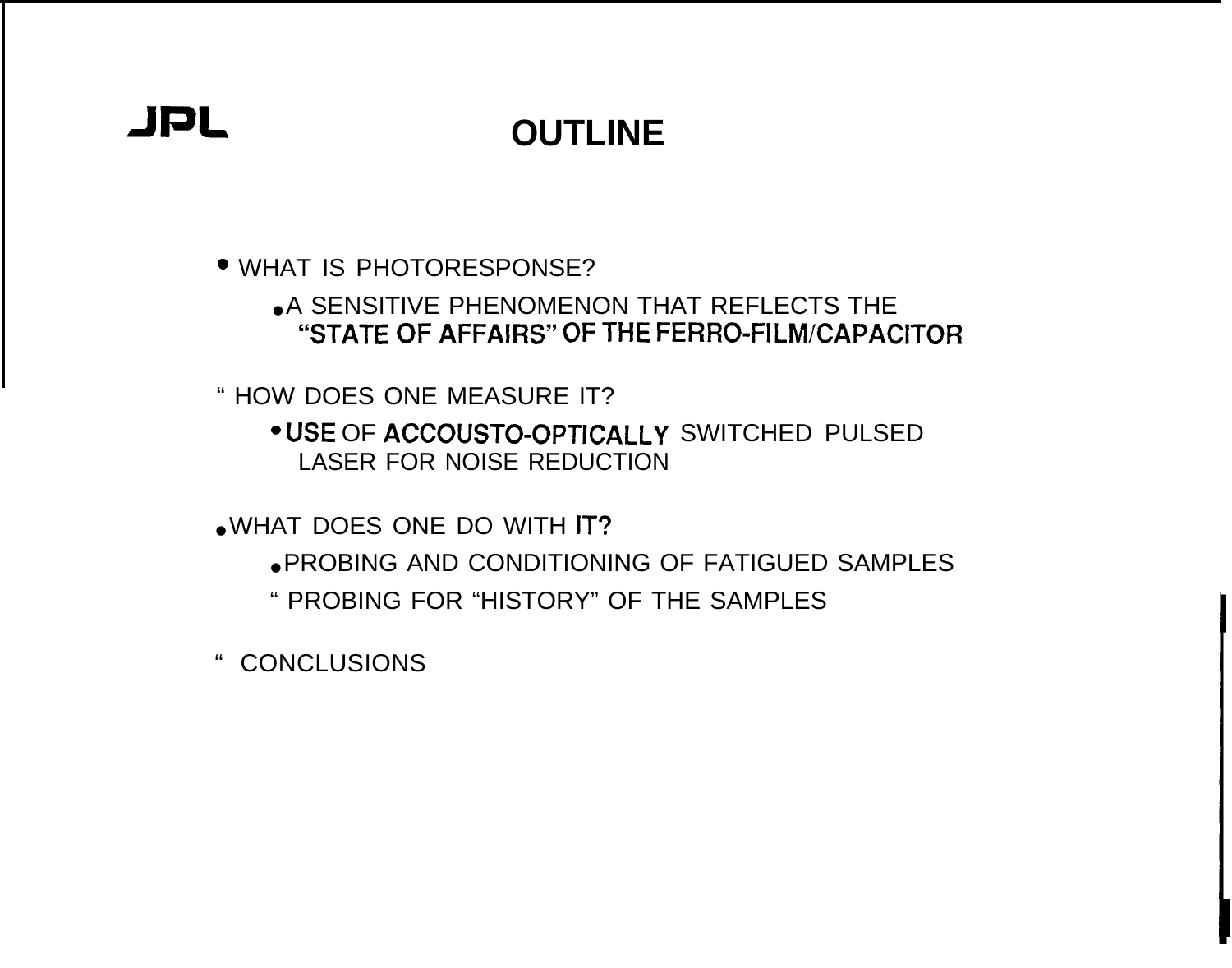.

#### JPL **INTRODUCTION**

- **.KINDS OF PHOTO RESPONSE:** 
	- · PHOTO INDUCED CURRENT/VOLTAGE

I

- TRANSMITTED LIGHT
- REFLECTED LIGHT
- " INCIDENT LIGHT PARAMETERS
	- WAVELENGTH
	- INTENSITY
	- POLARIZATION
	- CONTINUOUS/PULSED
	- " ANGLE OF INCIDENCE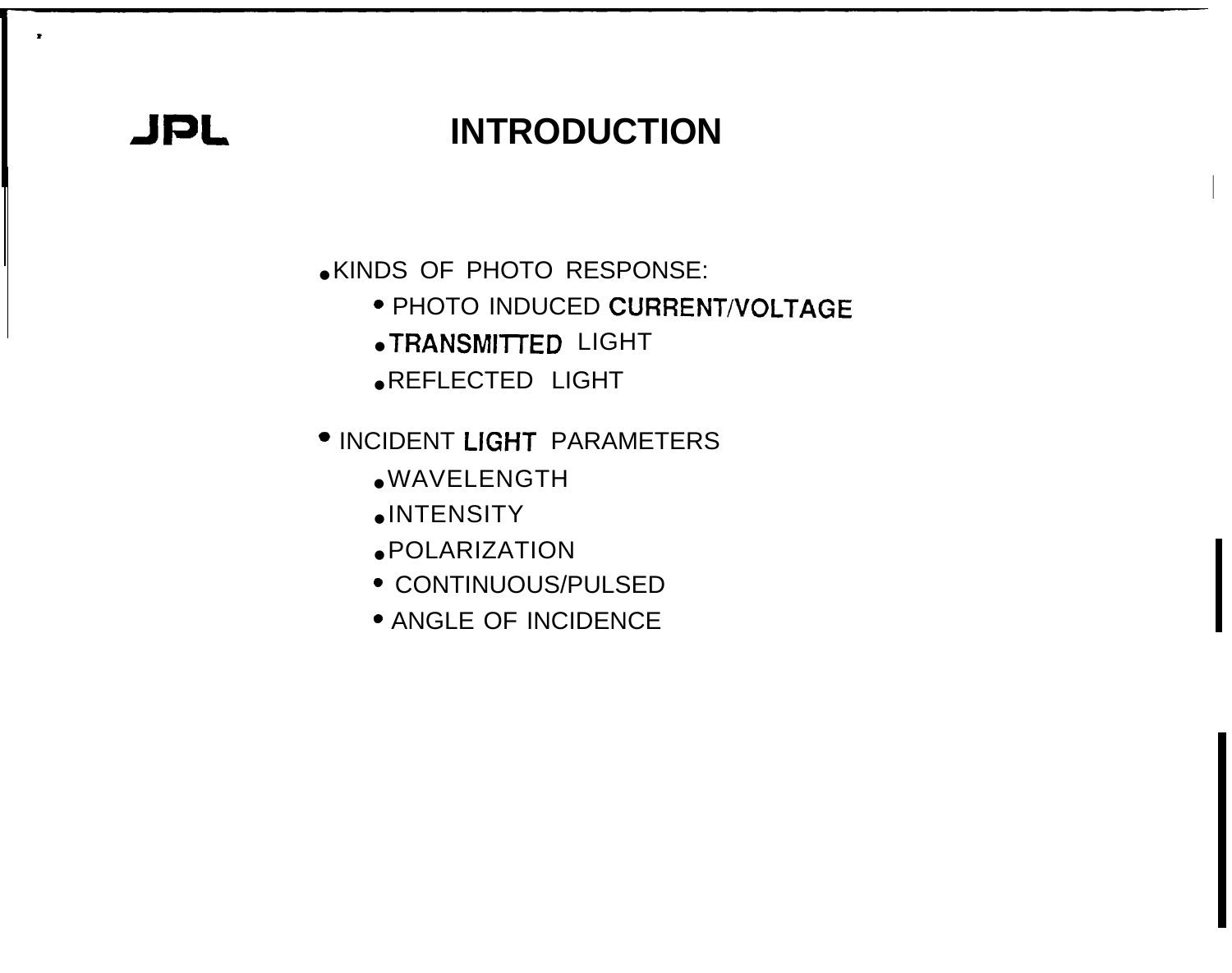#### **NON-DESTRUCTIVE LASER PULSE PROBING** JPL OF THE FERROELECTRIC CAPACITOR

 $\blacksquare$ 

#### **SCHEMATIC OPTICAL SET-UP**

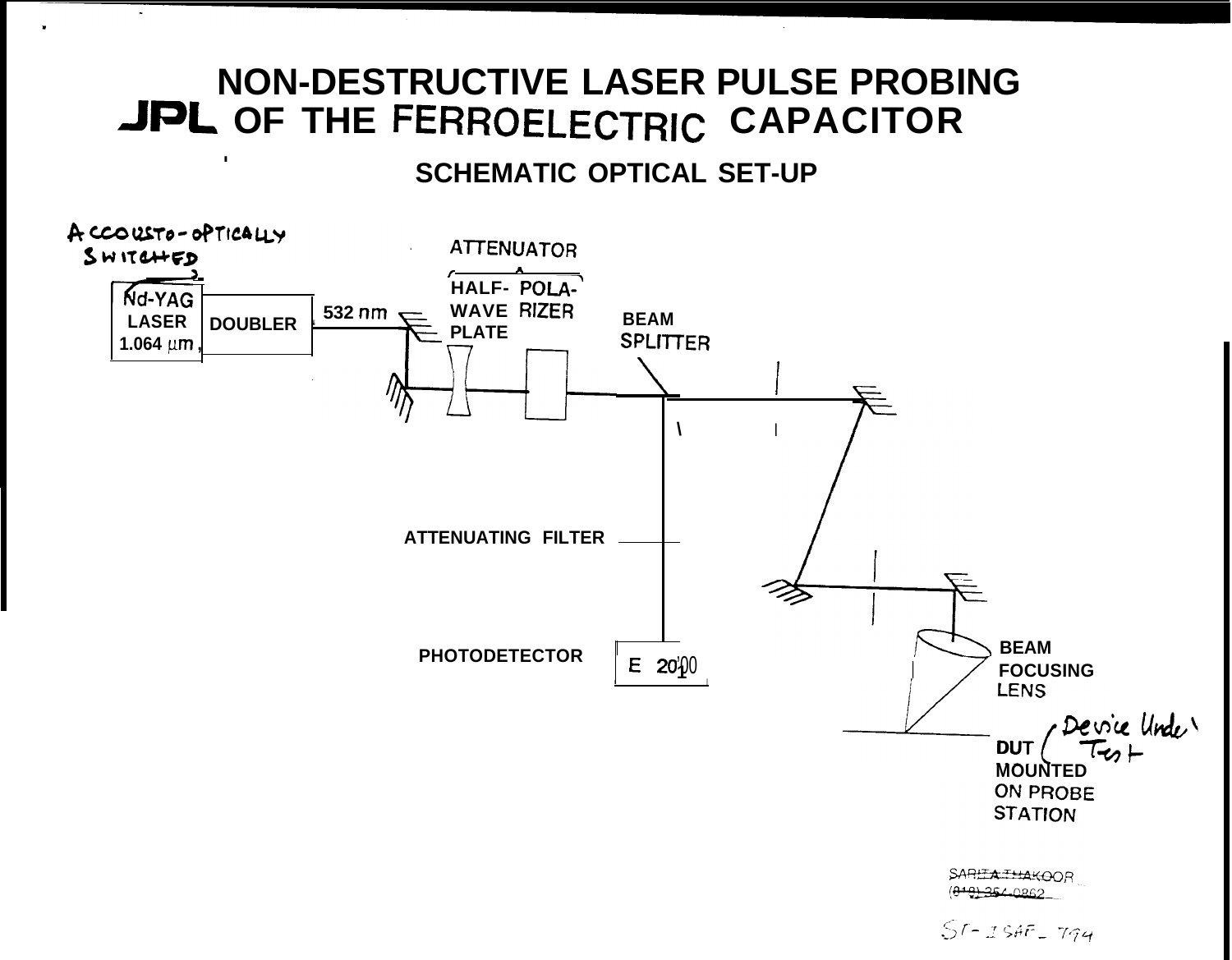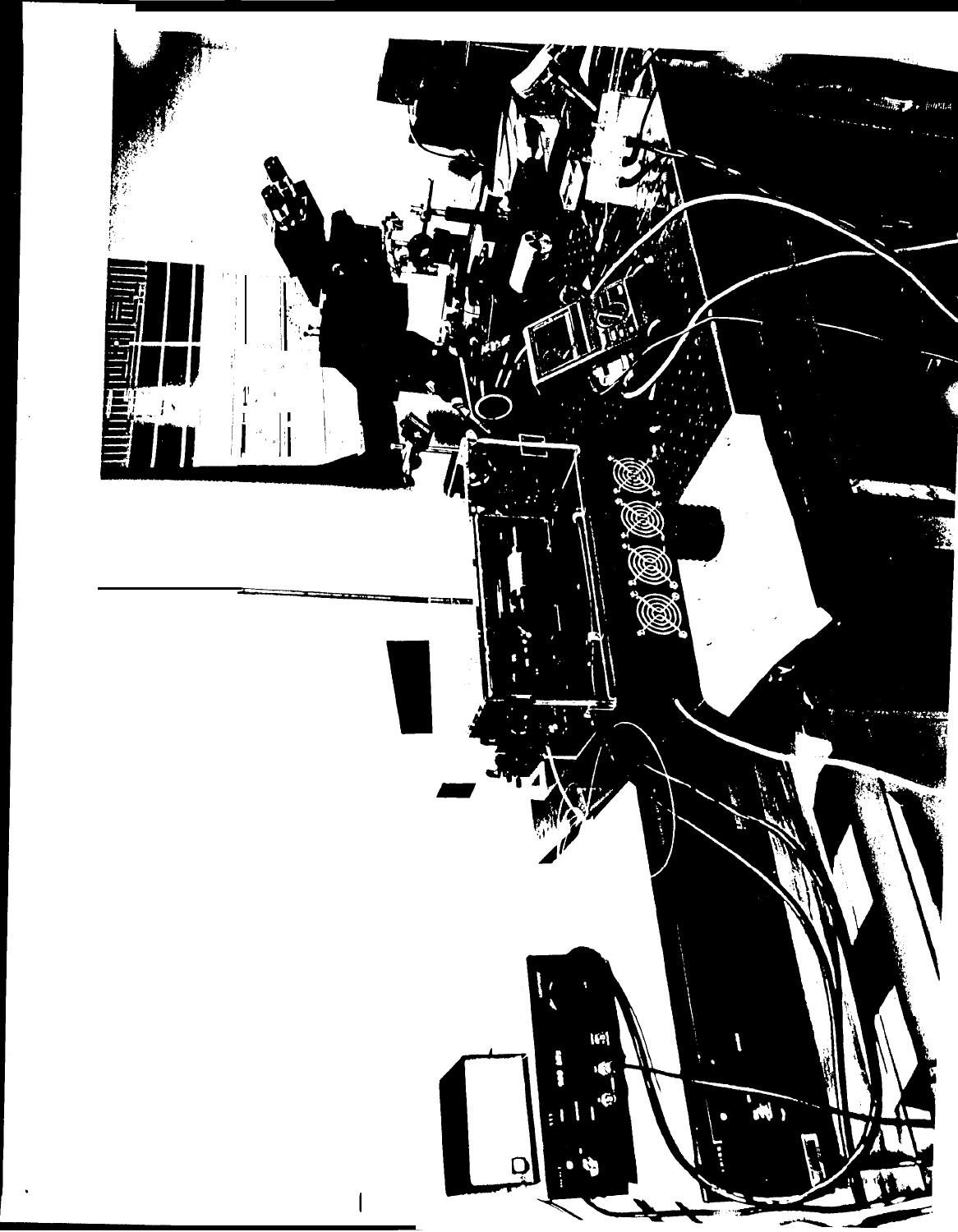

 $\bar{1}$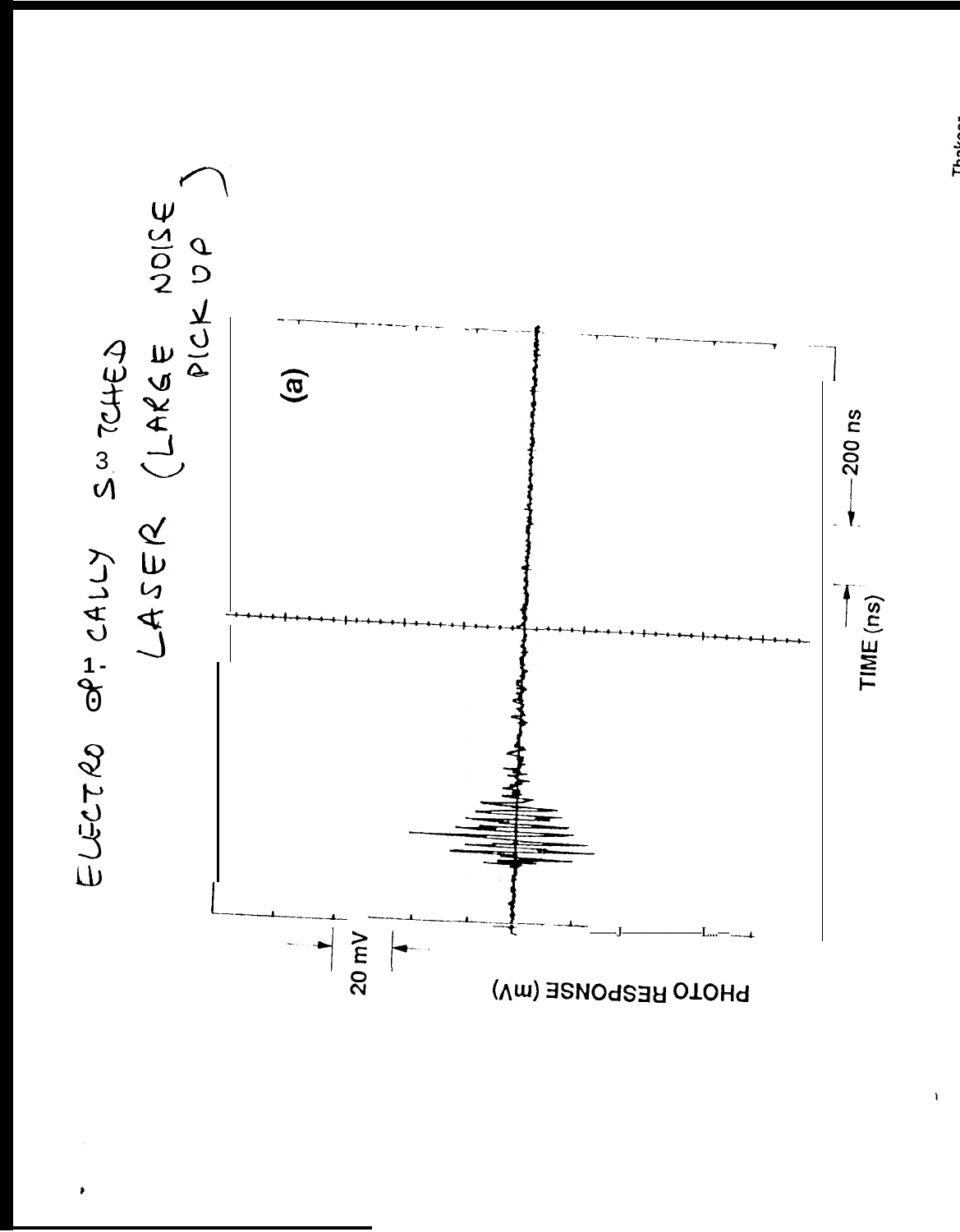# OPTICANIAS: SWITCHED LASER LOW NOISE SIGNAL FOR HIGH SPEED<br>PHOTORESPONSE MEASUREMENT Accousto



PHOTORESPONSE (MV)

 $\vec{a}$ <br>1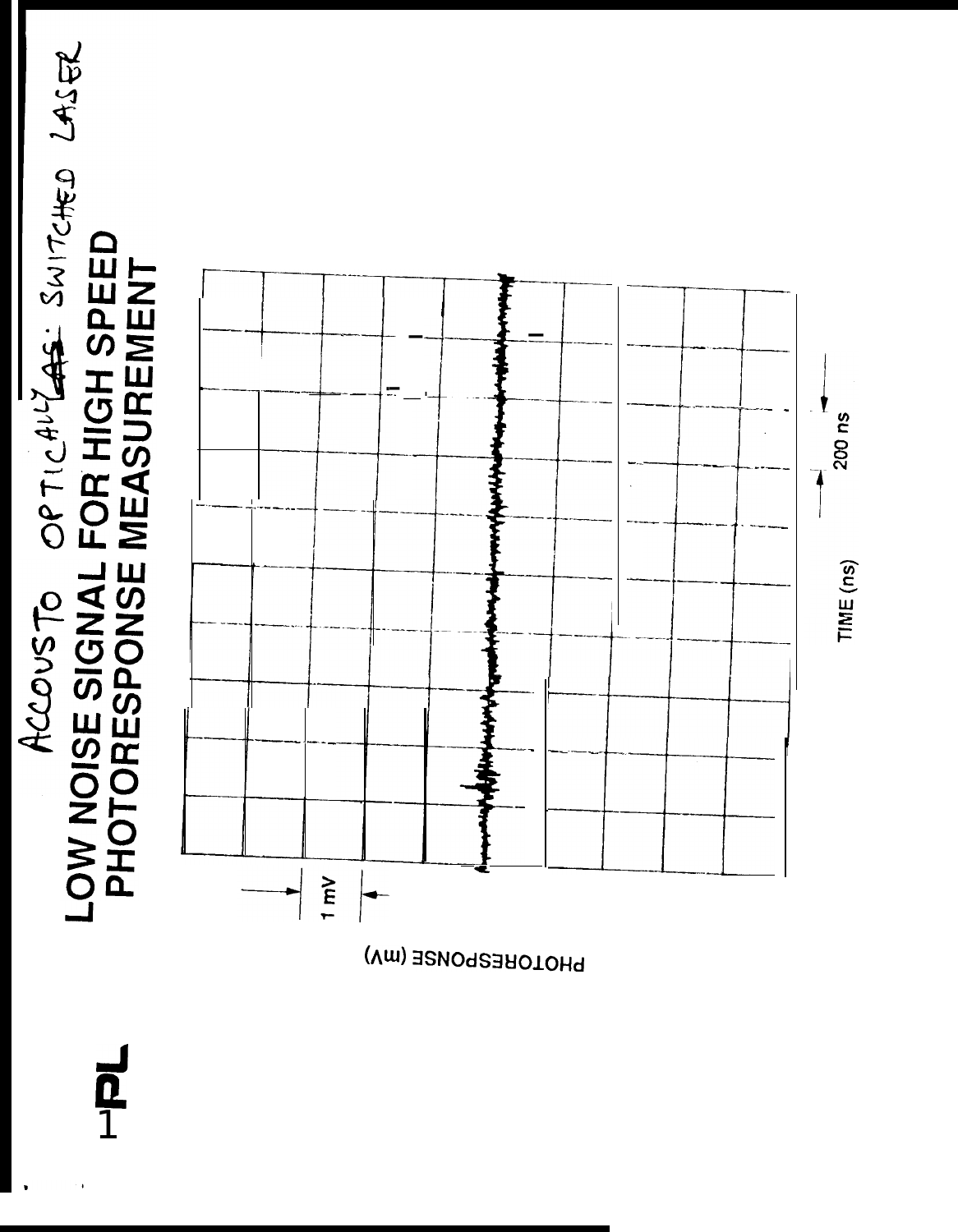## JPL **EXPERIMENTAL DETAILS**

- **TRANSMISSION RESPONSE 200 nm-800 nm USING CAREY MODEL 5A SPECTROPHOTOMETER**
	- **DC, MULTIMAGNETRON SPUTTERED PZT (S. THAKOOR, U.S. PATENT #51961 01 (23 MARCH 1993))** ANGLE OF INCIDENCE OF SPUTTER DESPOSIT: CONTROL PARAMETER **FILM A: DEPOSITED USING ALL ANGLES OF DEPOSITION FILM B: DEPOSITION ANGLE RESTRICTED TO PERPENDICULAR INCIDENCE**

**I**

● **SURFACE TOPOGRAPHY INSPECTED USING CAMBRIDGE S250 SEM**

● **BANDGAP LIGHT ILLUMINATION:**

.

● **SHORT ARC MERCURY LAMP: UV VISIBLE lLLUMINATiON SOURCE (300-600 nm) 365 nm FILTER USED TO OBTAIN .100 mW/cmz ILLUMINATION PULSE LENGTH VARIABLE FROM 1-99 sec HYSTERISIS LOOPS OBSERVED AS FUNCTION OF ILLUMINATION**

● **HIGH SPEED EFFECTS: 532 nm Nd.YAG PULSED LASER**

 $\bullet$  PULSE WIDTH  $\sim$  10 ns, POWER .6 mW/ $\mu$ m<sup>2</sup> **PHOTORESPONSE MEASURED DIFFERENTIALLY ACROSS 50 Q INPUT IMPEDENCE OF A DSA 602A TEKTRONIX DIGITIZING SIGNAL ANALYZER**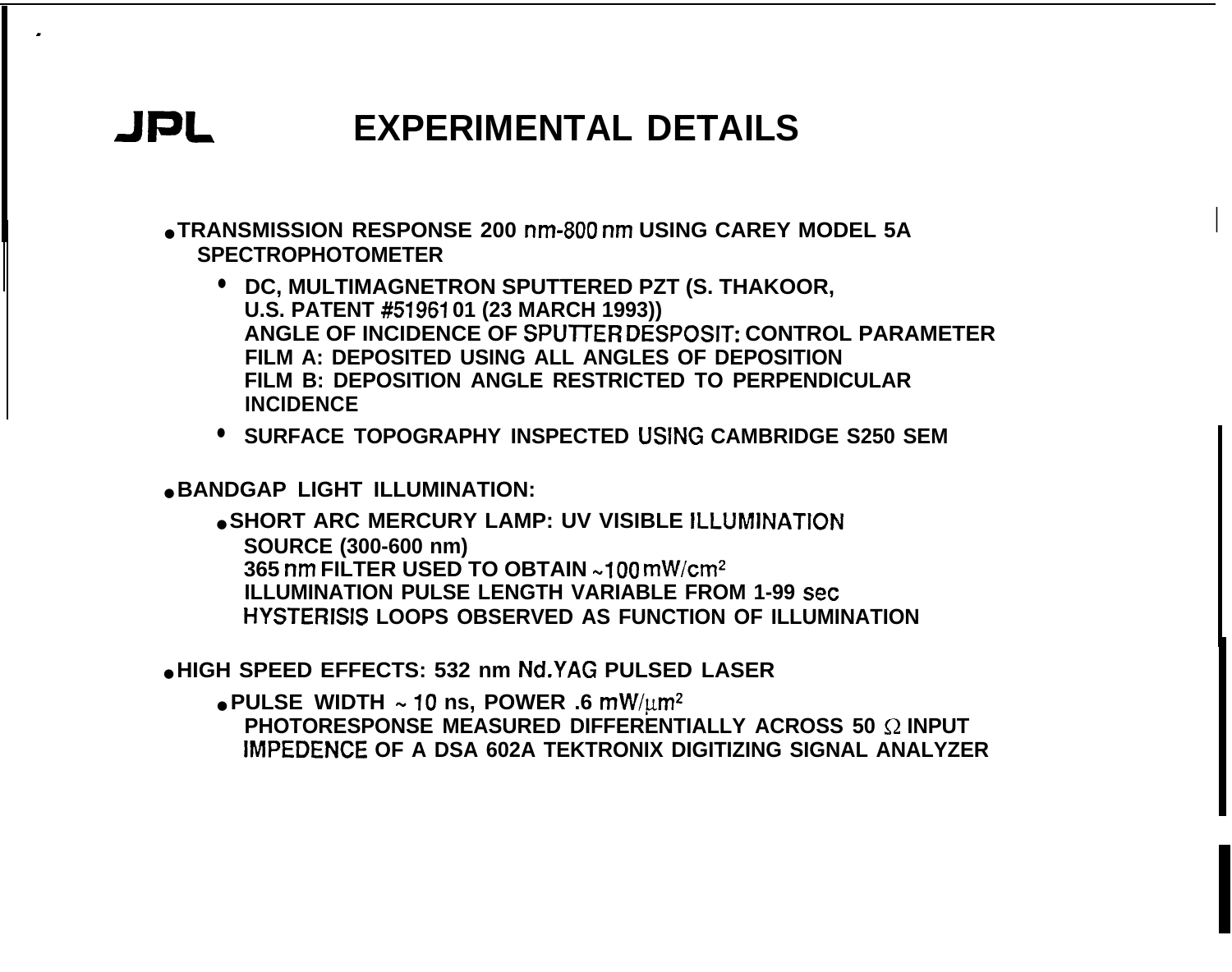#### **JPL PZT FILMS SOL-GEL DEPOSITED FILMS\*:**

.

- **BASE ELECTRODE: Ti/Pt (1000&l 000 ii)**
- **PZT COMPOSITION (Zr:52, Ti:48) 18% EXCESS LEAD**
- **TOP ELECTRODE: DC SPUTTER-DEPOSITED SEMITRANSPARENT Pt** (~150 Å) **OPTICAL TRANSMISSION** ~30%

**\*1. G. YI, Z. WU AND M. SAYER, JAP**  $\underline{64}$ **, 2717 (1988) 2. S.E. BERNSTEIN et al, FERROELECTRIC THIN FILMS II MRS PROC. VOL. 243, P. 343**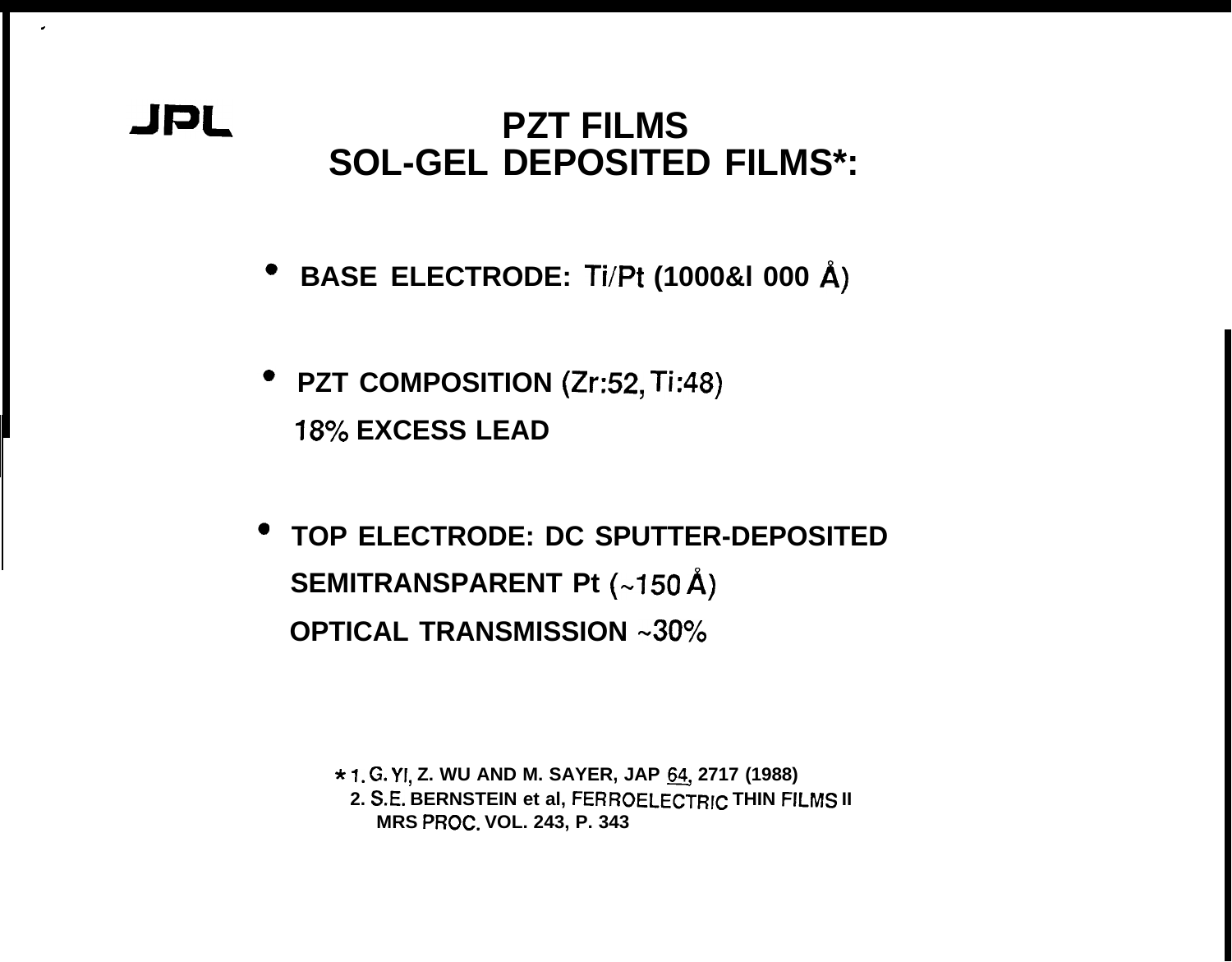

#### **SURFACE TOPOGRAPHY OF** SEQUENTIAL, REACTIVE, MAGNETRON, **SPUTTER DEPOSITED PZT**



PZT: **HIGH OPTICAL SCATTERING SURFACE ROUGHNESS ~1µm** 

PZT: **GOOD OPTICAL** TRANSMITTANCE<br>SURFACE ROUGHNESS ~ 0.2µm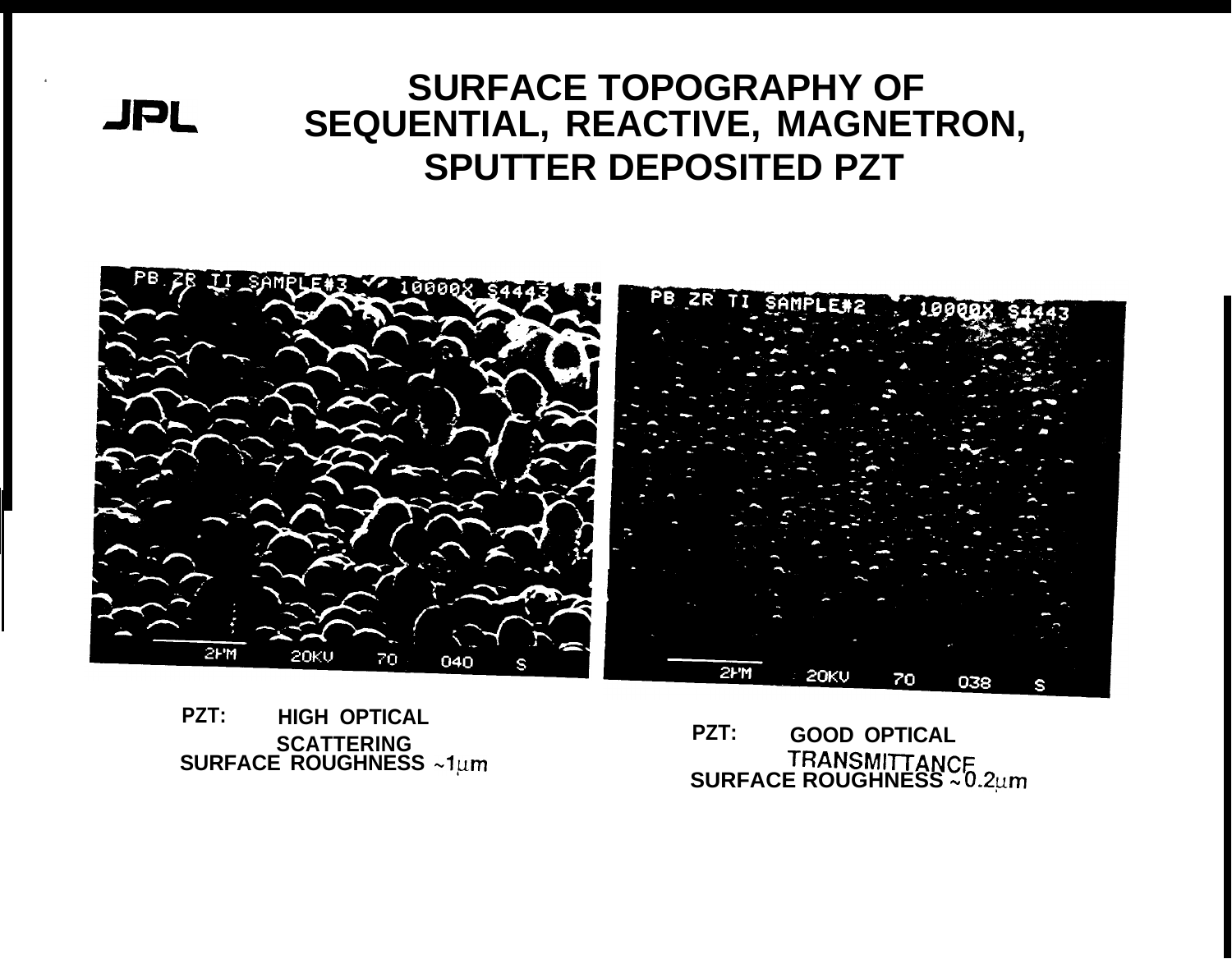# **COMPARISON OF TRANSMISSION** SPECTRA MULTIMAGNETRON DC SPUTTERED PZT



<u>군</u><br>1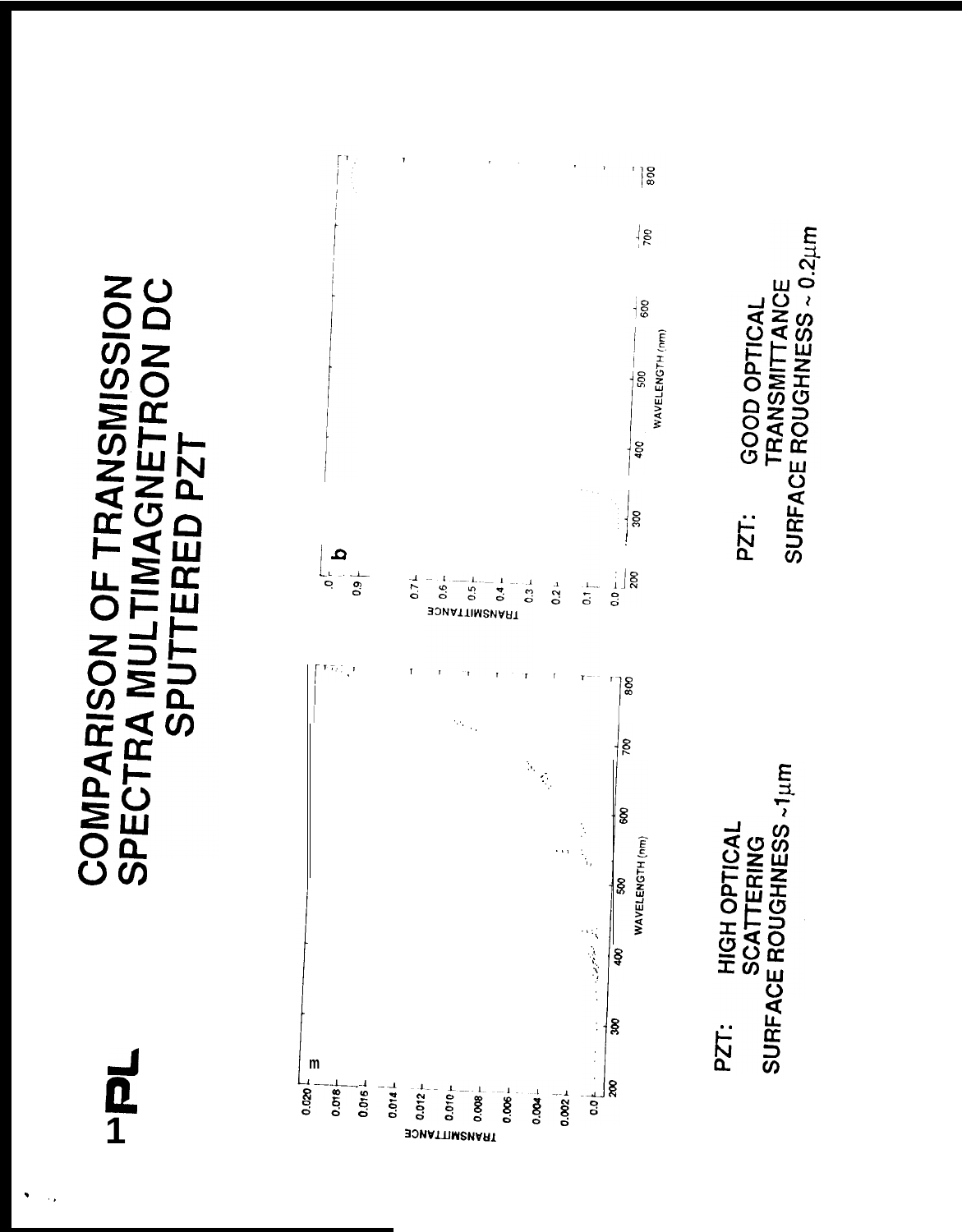#### **EFFECT OF BANDGAP ILLUMINATION** JPL **COMPARISON UNFATIGUED AND FATIGUED STATE**



**DO?TED LINE - W; THOUT fLLUMINATION FULL LINE - WITH ILLUMINATION**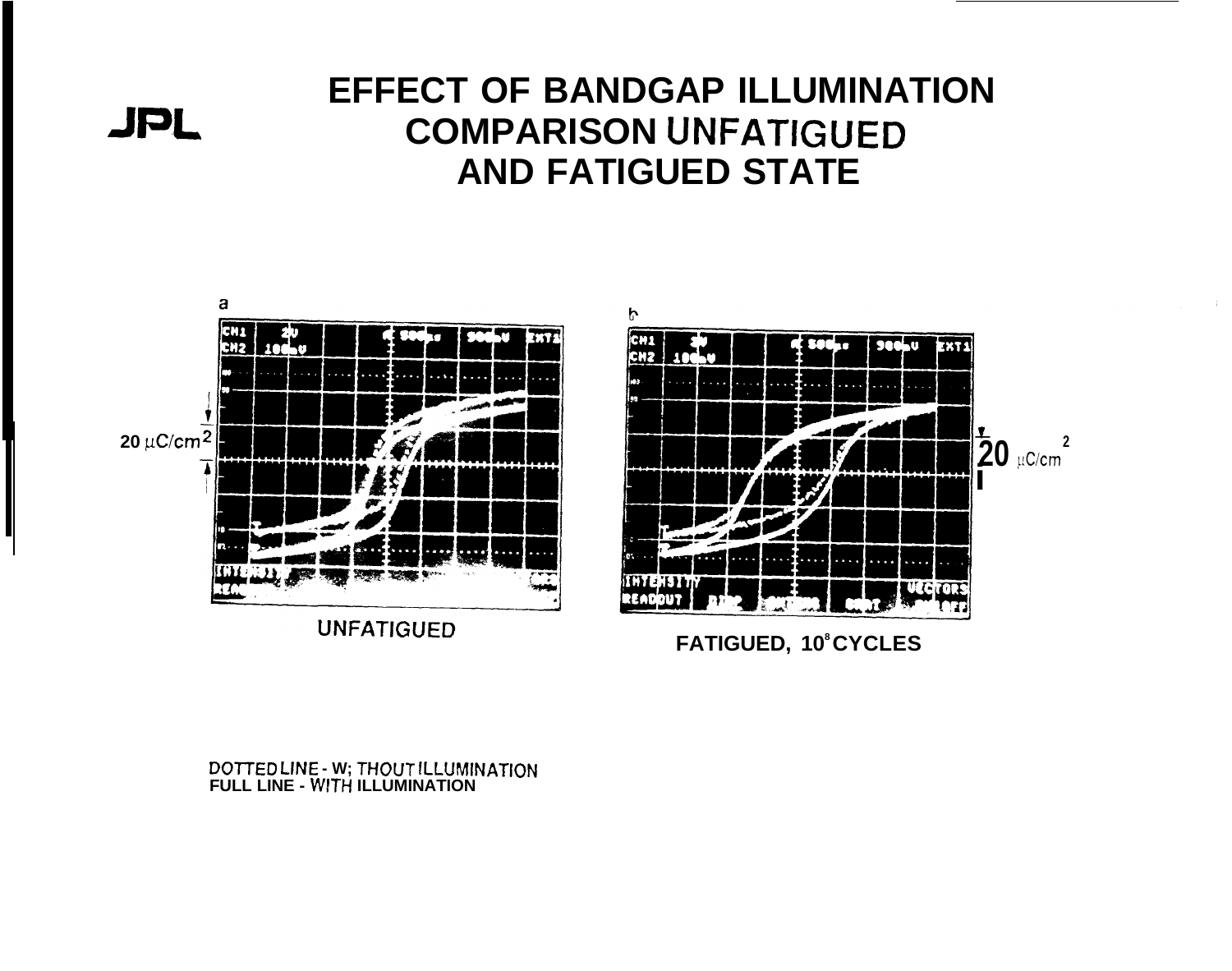#### **IPL EFFECT OF BANDGAP ILLUMINATION**<br>ON FATIGUED CAPACITOR **ON FATIGUED CAPACITOR**



**HYSTERESIS LOOPS AT 500 Hz: (a) : INITIAL STATE (b) : FATIGUED STATE (C) : ILLUMINATION REJUVENATED STATE, Ist LOOP AFTER ILLUMINATION TURN-OFF (d) : ILLUMINATION OF REJUVENATED STATE, STEADY STATE LOOP AFTER ILLUMINATION TURN-OFF.**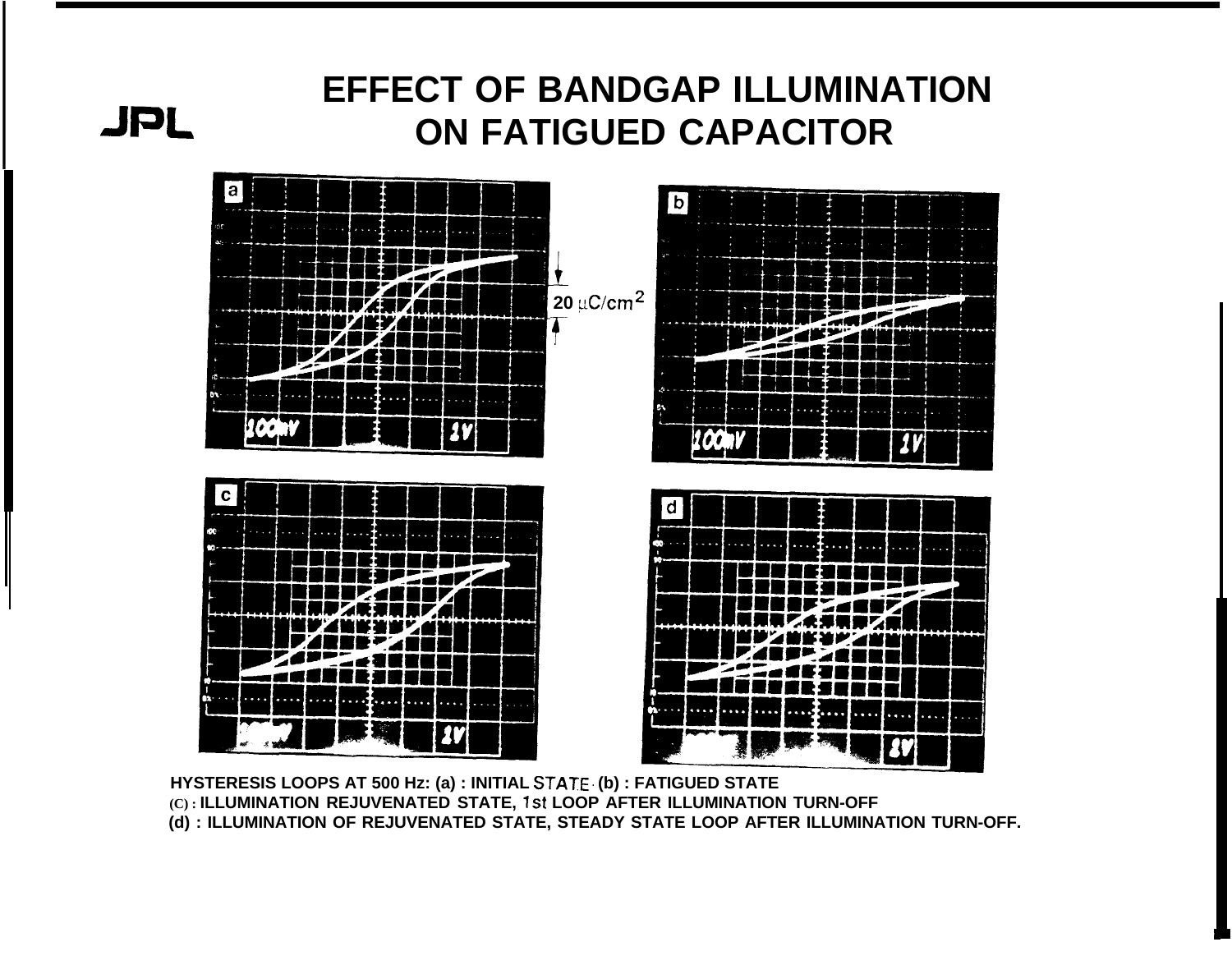#### JPL **BANDGAP ILLUMINATION EFFECTS <sup>I</sup>**

- 365 **nm** ILLUMINATION CAUSES THE HYSTERESIS LOOP TO SHIFT AS WELL AS BLOOM
- UNFATIGUED CAPACITORS AND MILDLY FATIGUED CAPACITORS PRIMARILY SHOW ONLY A PHOTOINDUCED CONDUCTIVITY CHANGE AS INDICATED BY HYSTERESIS LOOP REVERTING BACK TO VIRTUALLY ORIGINAL STATE ON TURN-OFF OF ILLUMINATION
- FATIGUED SAMPLES (-1010 CYCLES) **CAN** BE CONDITIONED USING BANDGAP LIGHT
	- " IMPROVED REMANENT POLARIZATION SUGGESTS DE-PINNING OF PINNED DOMAINS/REMOVAL OF SCREENING FIELDS
	- INCREASED COERCIVE VOLTAGE SUGGESTS INCREASE IN THE NON-FERROELECTRIC (RESISTIVE) lNTERFACE/SURFACE LAYER IN THE FERROELECTRIC DEVICE STRUCTURE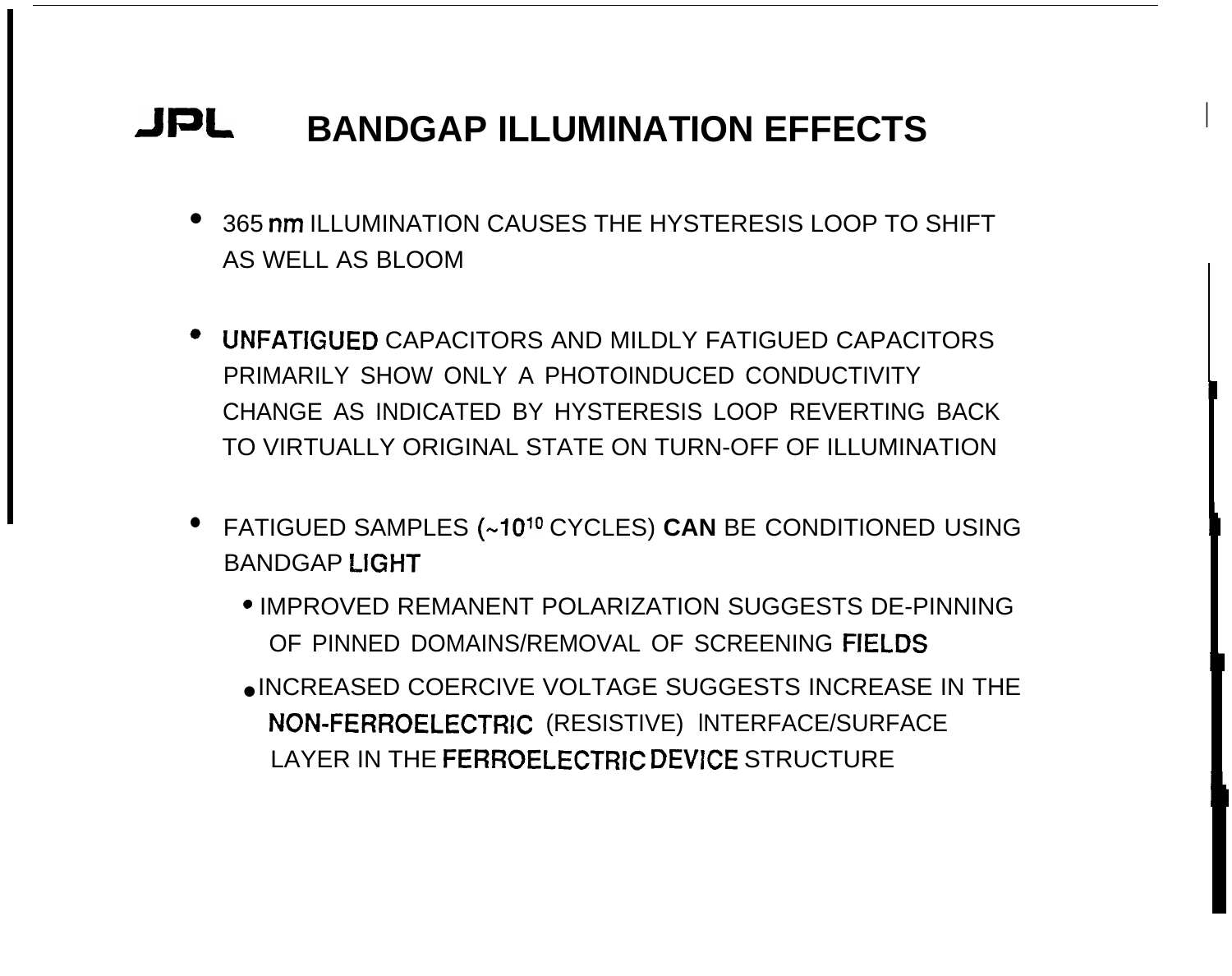

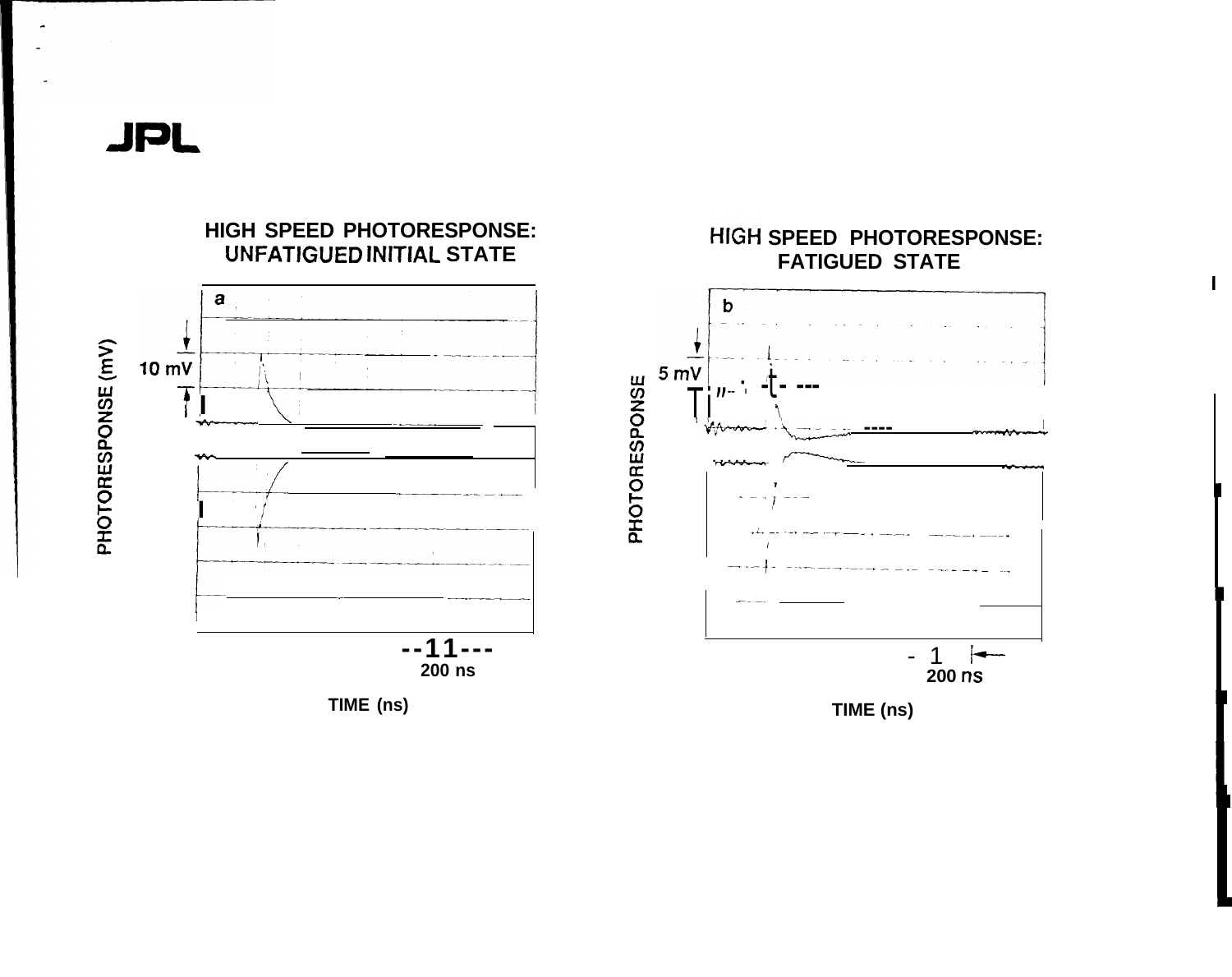

#### **HYSTERESIS LOOPS (1 kHz) FATIGUED AND UNFATIGUED STATES COMPARISON**

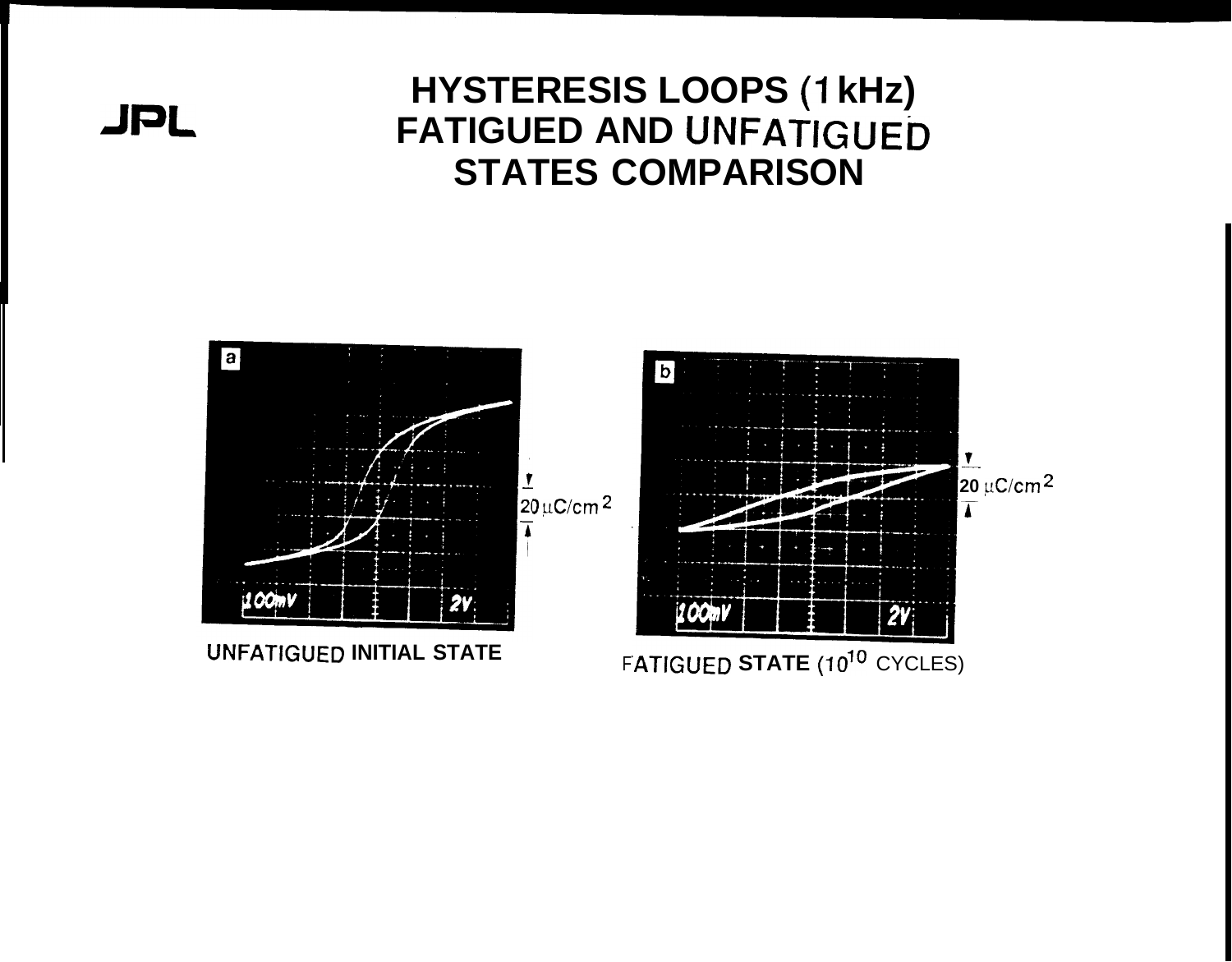JPL

.

 $\overline{\phantom{a}}$ 

.

#### **HIGH SPEED PHOTORESPONSE: EFFECT OF CAPACITANCE.**



**TIME (lIs)**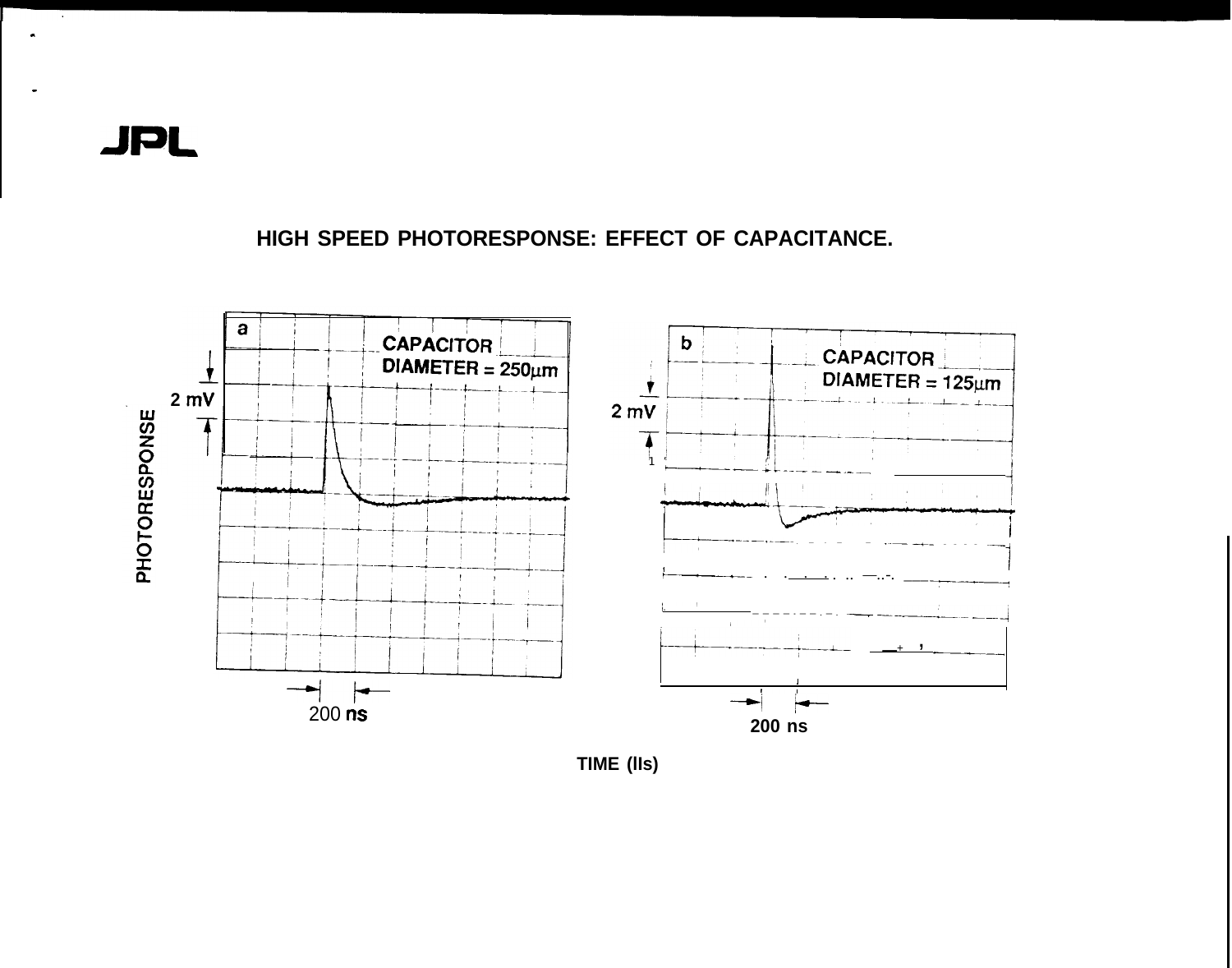

#### **High Speed Photoresponse Analysis**

| <b>Poling</b><br><b>Polarity</b> | <b>Ratio:</b><br>Unfatigued Polarization<br><b>Fatigued Polarization</b> | <b>Ratio:</b> Area under peak, unfatigued $\Box$<br>Area under peak, fatigued |
|----------------------------------|--------------------------------------------------------------------------|-------------------------------------------------------------------------------|
|                                  |                                                                          | determined by hysteresis loop [determined by photoresponse                    |
| positive                         | 2.57                                                                     | 2.57                                                                          |
| negative                         | 2.62                                                                     | 2.65                                                                          |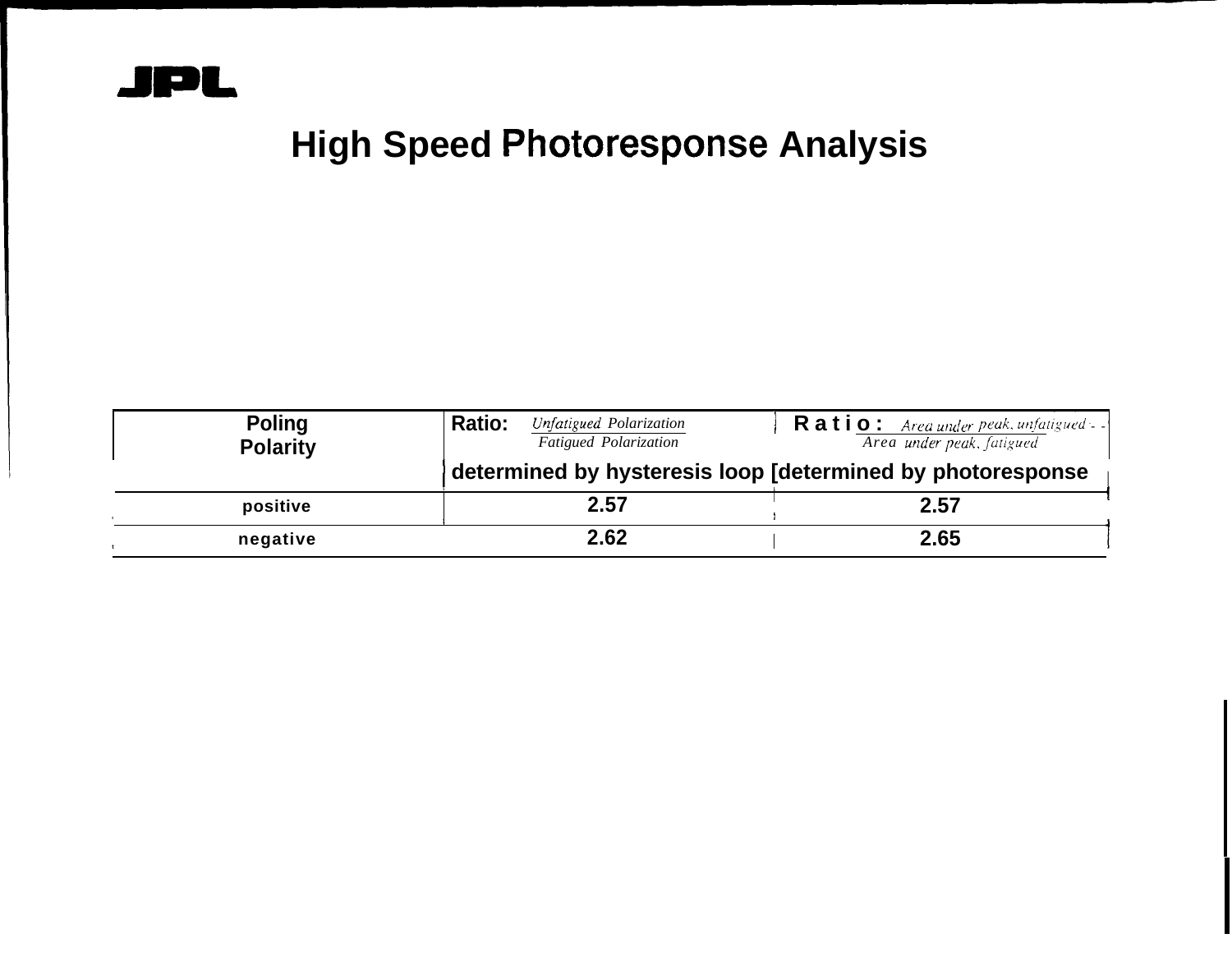#### **JPL HIGH SPEED PHOTOEFFECT**

" AREA UNDER THE PHOTORESPONSE PEAK,  $A_R$ 

"  $A_R \propto \Delta P_R$ , CHANGE OF POLARIZATION ASSOCIATED WITH INCIDENCE OF ILLUMINATION PULSE

ALSO,  $\Delta P_R \propto P_R$ , POLARIZATION OF THE FERRO-**CAPACITOR** 

SO  $A_R \propto P_R$ 

- SPEED OF PHOTO RESPONSE  $\alpha$  CAPACITANCE
- THE ILLUMINATION PULSE IS NON-INVASIVE. THE CHANGE  $\Delta P_R$  IS FOLLOWED BY AN EQUIVALENT  $-\Delta P_R$ SO THERE IS NO NET CHANGE IN  $P_R$  AS VERIFIED INDEPENDENTLY BY USING DRO WITH AND WITHOUT **ILLUMINATION**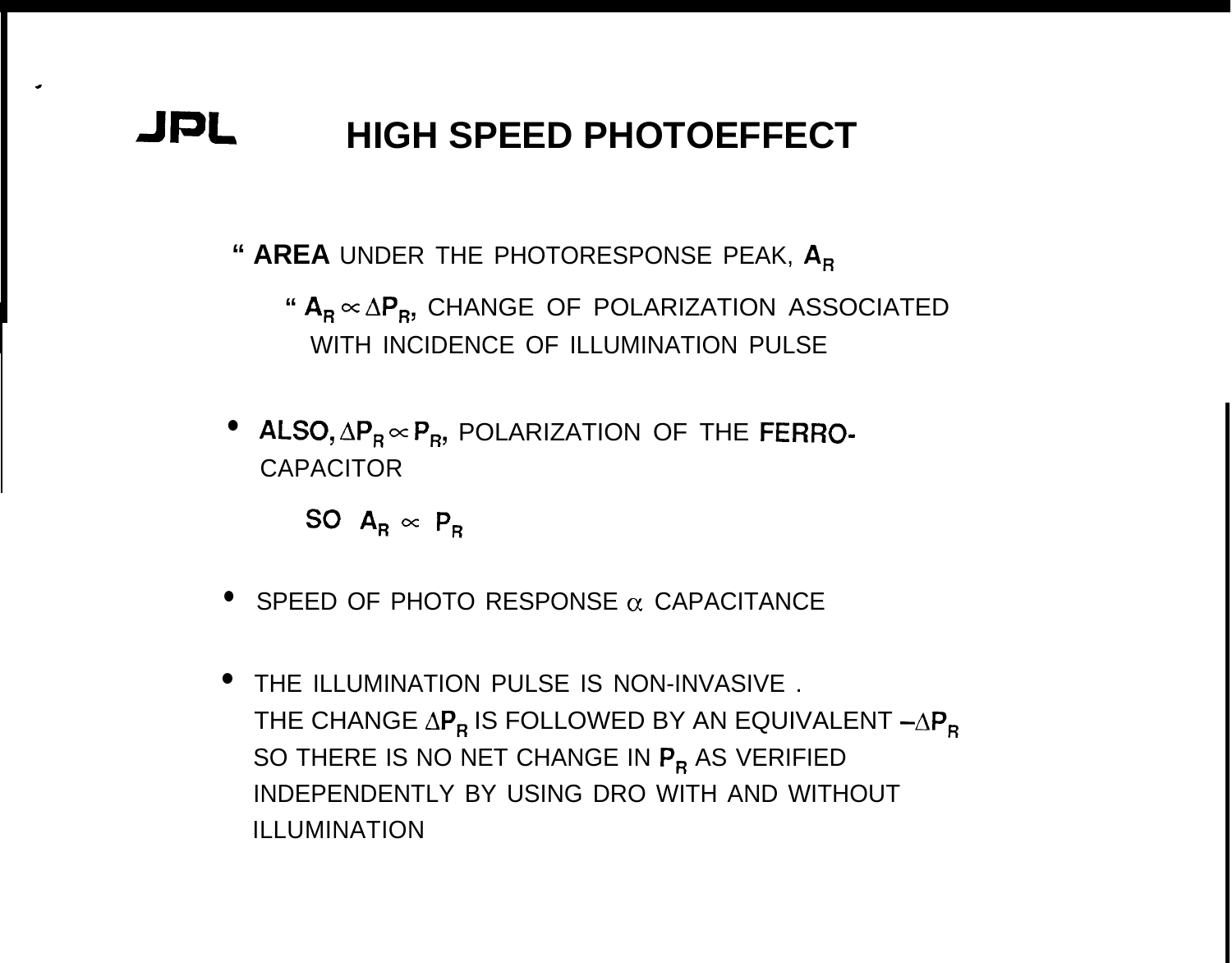#### JPL **PHOTORESPONSE: PROBING FOR "HISTORY" OF THE FERROELECTRIC CAPACITORS**

.

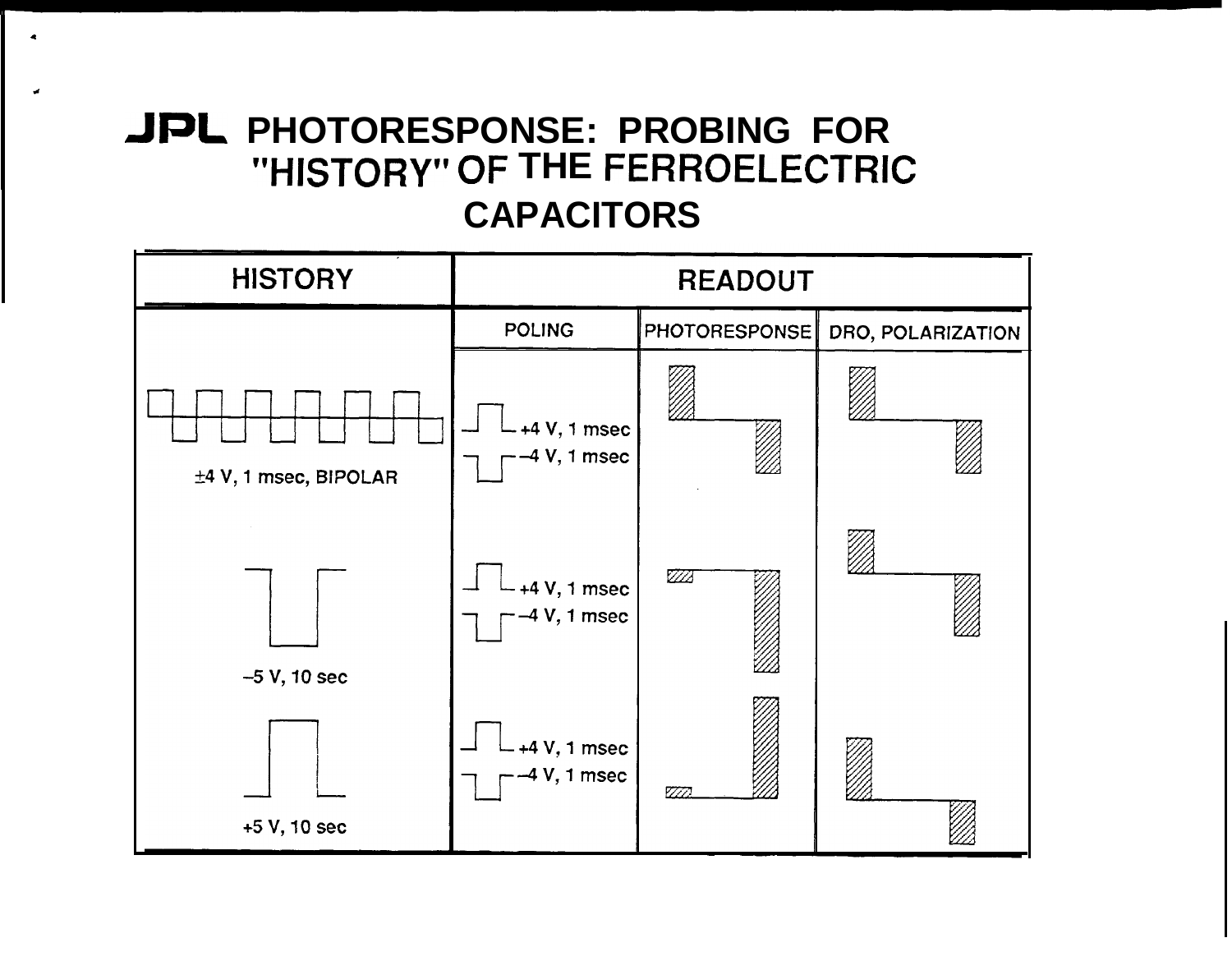¢,

●

#### JPL **CONCLUSIONS:**

● **HIGH** SPEED PHOTOEFFECT

- $\bullet$  **AREA** UNDER THE PHOTORESPONSE PEAK,  $(A_{R})$ , PROVIDES AN EXCELLENT NON-INVASIVE, QUANTITATIVE MEASURE OF REMANENT POLARIZATION ( $P_R$ )
- SPEED OF PHOTORESPONSE IS DIRECTLY DICTATED BY THE DEVICE CAPACITANCE, THEREFORE, WITH REDUCING FERROELECTRIC PIXEL SIZE, THE RESPONSE SPEED BECOMES PROPORTIONALLY FASTER
- **HIGH** SPEED PHOTOEFFECT REFLECTS SENSITIVELY THE POLARIZATION HISTORY OF THE FERROELECTRIC CAPACITOR

● BANDGAP ILLUMINATION EFFECTS

- FATIGUED SAMPLES CAN **BE CONDITIONED USING BANDGAP LIGHT**
- **STEADY PHOTOCURRENT CAN SERVE AS INDICATOR OF CAPACITOR INTERFACE STATUS (S. Thakoor, JAP 75 (10), p. 5409, May 1994)**